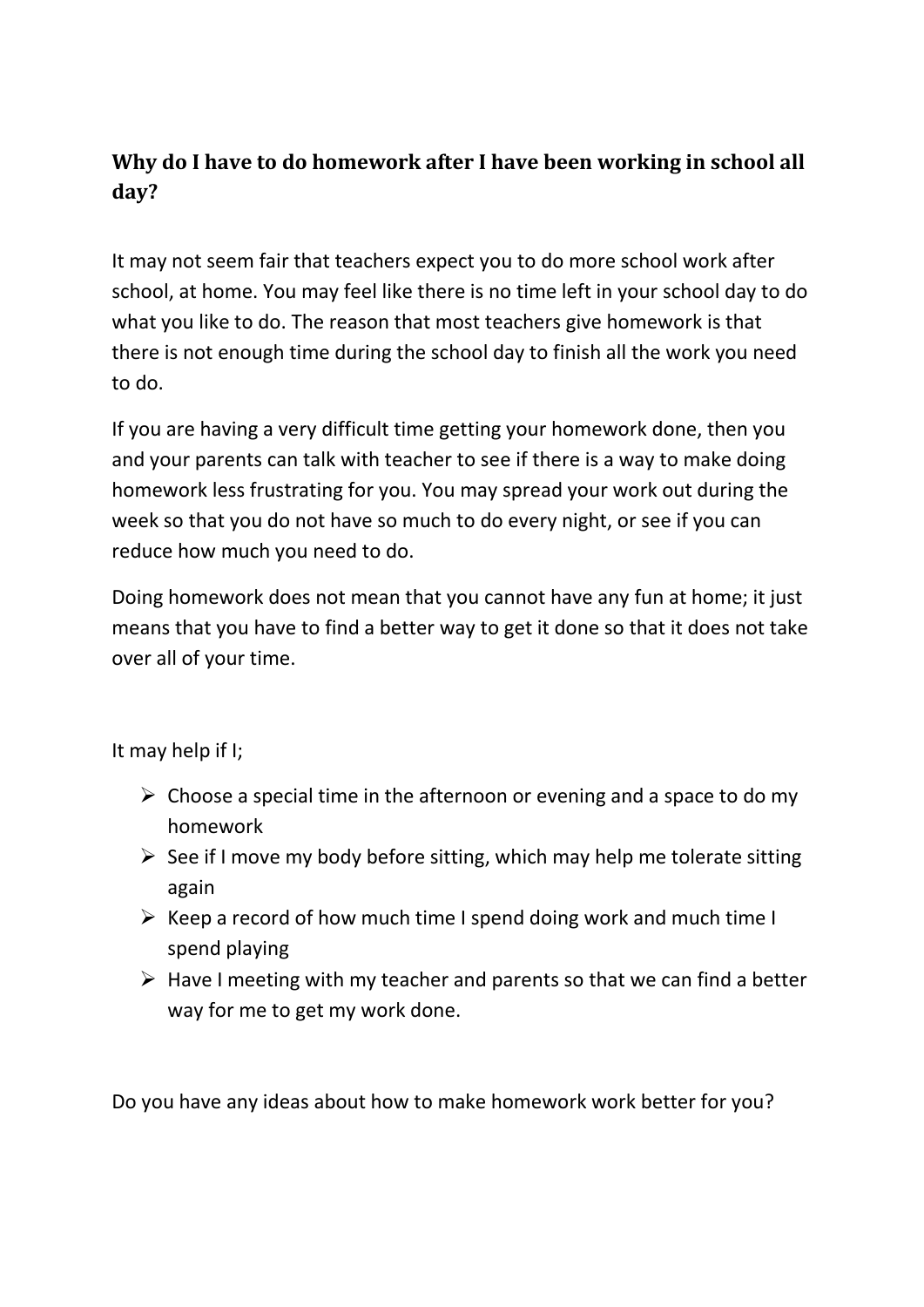Why do I have to turn off the computer or the TV before my game or show is over?

It may seem unfair to you that adults expect you to stop playing a computer game before you have finished playing the game, or turn off the TV before a show is over. The reason you cannot play the computer or watch the TV for as long as you want to is that there are other things that you need to do. Some of the other things you might need to do are go to school, finish your homework, have dinner, take a bath, or go to bed!

If you stayed on the computer or watched a dvd for as long as you wanted, then you might not have time to do the other things you need to do. Playing on the computer or watching a show can be fun when you are able to stop without getting upset.

It might help if I;

- $\triangleright$  Know ahead of time how long I can play on the computer or watch TV each day and have the time on a chart that I can check before I begin; set a timer so that I have a five-minute warning before my time is up; agree that if I go over time, I will lose those minutes the next time I play.
- $\triangleright$  Only play games that can stop at any time without losing points, or get a memory card for the games system that will save my place; I may also only want to watch shows that I have recorded so I can finish watching the show at a different time
- $\triangleright$  Find other activities that I might enjoy doing like art-work, board games, playing Frisbee or lego.

Do you have any ideas that might help male stopping the computer or TV easier for you?